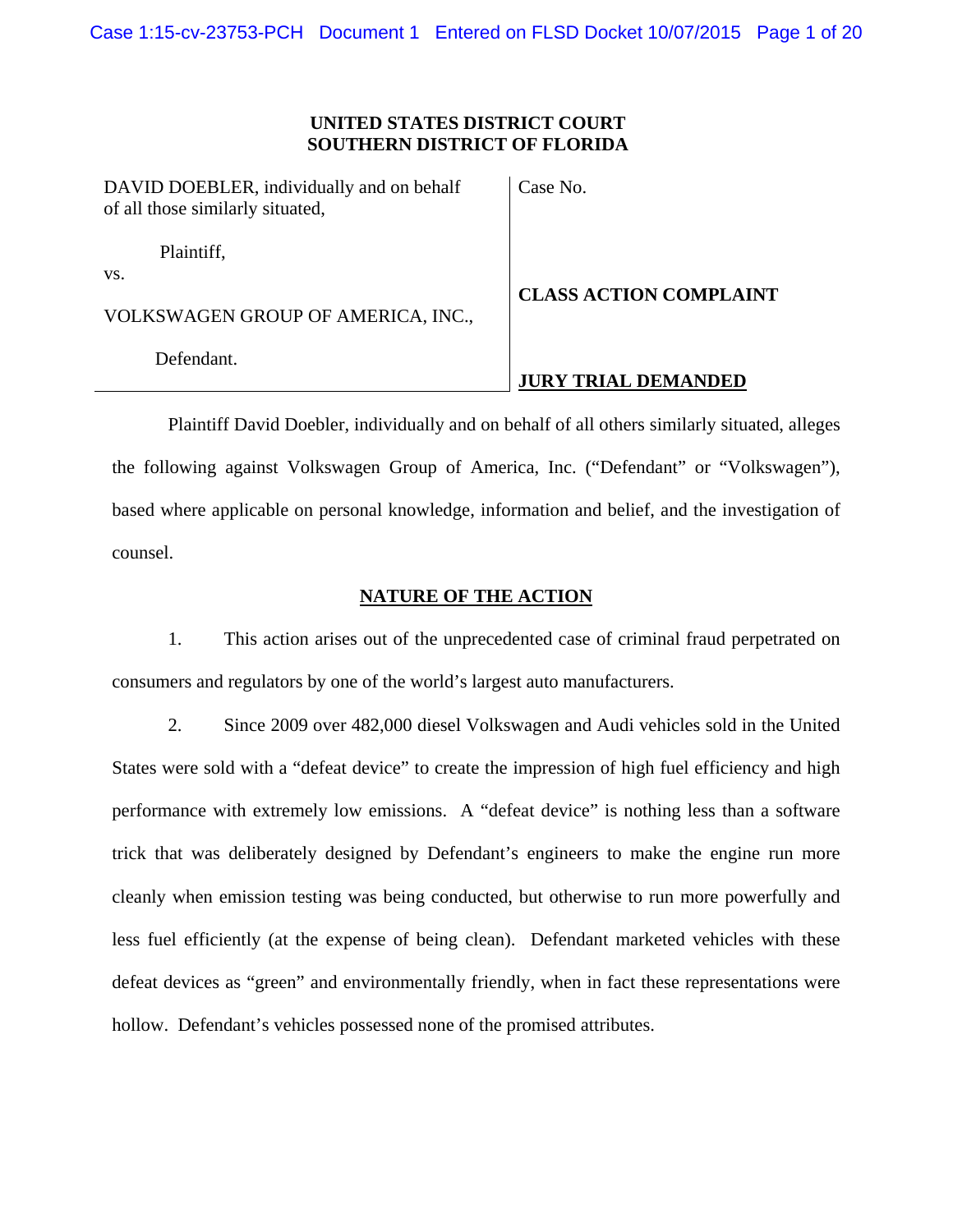3. According to the United States Environmental Protection Agency ("EPA"), Volkswagen installed its "defeat device" on Type EA 189 and EA 288 diesel 2.0 liter turbo engines in the following vehicles: 2009-2015 Volkswagen Jetta; 2009-2015 Volkswagen Beetle; 2009-2015 Volkswagen Golf; 2014-2015 Volkswagen Passat; and 2009-2015 Audi A3. Additional vehicles and model years may be added to this list as new facts are discovered.

4. Defendant not only intentionally misrepresented the ability of the vehicles to deliver high performance and fuel economy with low and legally mandated emissions, but Defendant created a way to make it appear to regulators as if the vehicles at issue delivered on this promise and complied with law.

5. The defeat devices that Defendant designed and installed worked by switching on the full emissions control systems only when the car's emission systems were undergoing testing. When switched on, the defeat device reduced the vehicles' performance, limiting acceleration, torque and fuel efficiency to clean up its act.

6. When the defeat devices were not activated  $-$  *i.e.*, when occasional emissions testing was not being performed – the vehicles delivered the promised fuel efficiency and performance at the expense of the "clean" emissions claims made by the Defendant and required by government regulators. During normal operation the vehicles emitted between 10 and 40 times as much pollution into the environment as is allowed under the Clean Air Act and state regulations.

7. Defendant's violations of the Clean Air Act and various state regulations are detailed in a Notice of Violation the EPA issued to Defendant, as well as a letter from the California Air Resources Board ("CARB").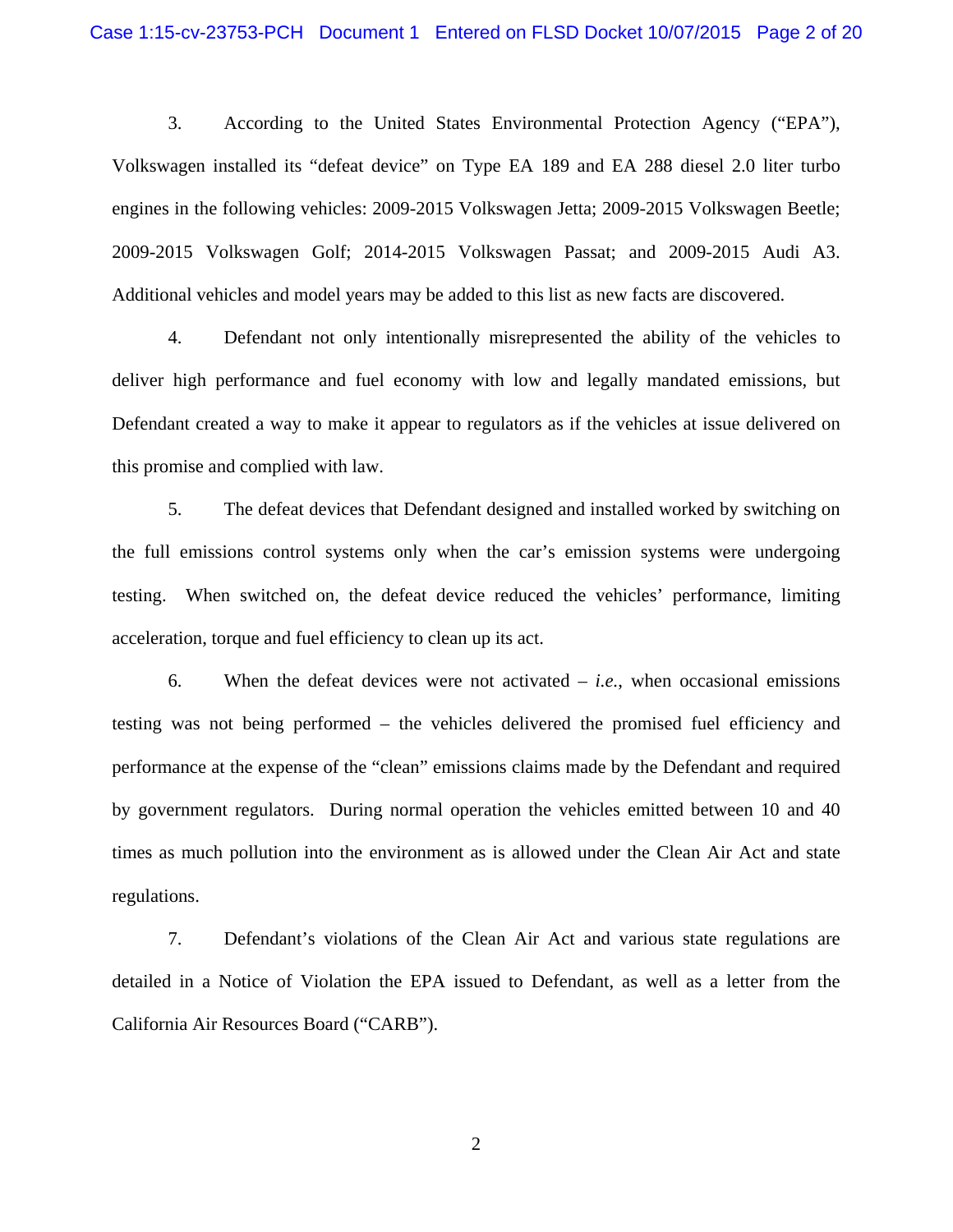8. Once the existence of the defeat devices became known, the scandal spread worldwide. The Type EA 189 and EA 288 engines have been installed in approximately 11 million vehicles worldwide, including those sold under Volkswagen's Volkswagen, Audi, Skoda, and SEAT brands.

9. Volkswagen immediately admitted that the subject automobiles contained the defeat device. At a press conference on Monday, September 22, 2015, the head of Volkswagen's U.S. operations, Michael Horn, stated: "worst of all, we were dishonest to our customers. We totally screwed up."

10. In addition, Volkswagen announced that it was suspending sales of the subject vehicles in the United States until the defeat devices were removed from the vehicles and the vehicles were actually legal to sell within the United States.

#### **PARTIES**

11. Plaintiff David Doebler is a citizen of the State of Florida, residing in Miami Beach, Florida. He is the original owner of a 2010 Audi A3 equipped with a TDI 2.0 diesel engine.

12. Defendant Volkswagen Group of America, Inc. is a New Jersey corporation with its principal place of business at 2200 Ferdinand Porsche Drive, Herndon, Virginia 20171.

13. At all relevant times, Volkswagen manufactured, distributed, sold, leased and warranted the vehicles with defeat devices under the Volkswagen and Audi names throughout the United States, including the State of Florida. The defeat device, engine, and engine control systems were all designed by Volkswagen or its agents. Volkswagen also developed and distributed its owners' manuals, warranty materials, advertisements and other promotional materials related to the vehicles containing defeat devices.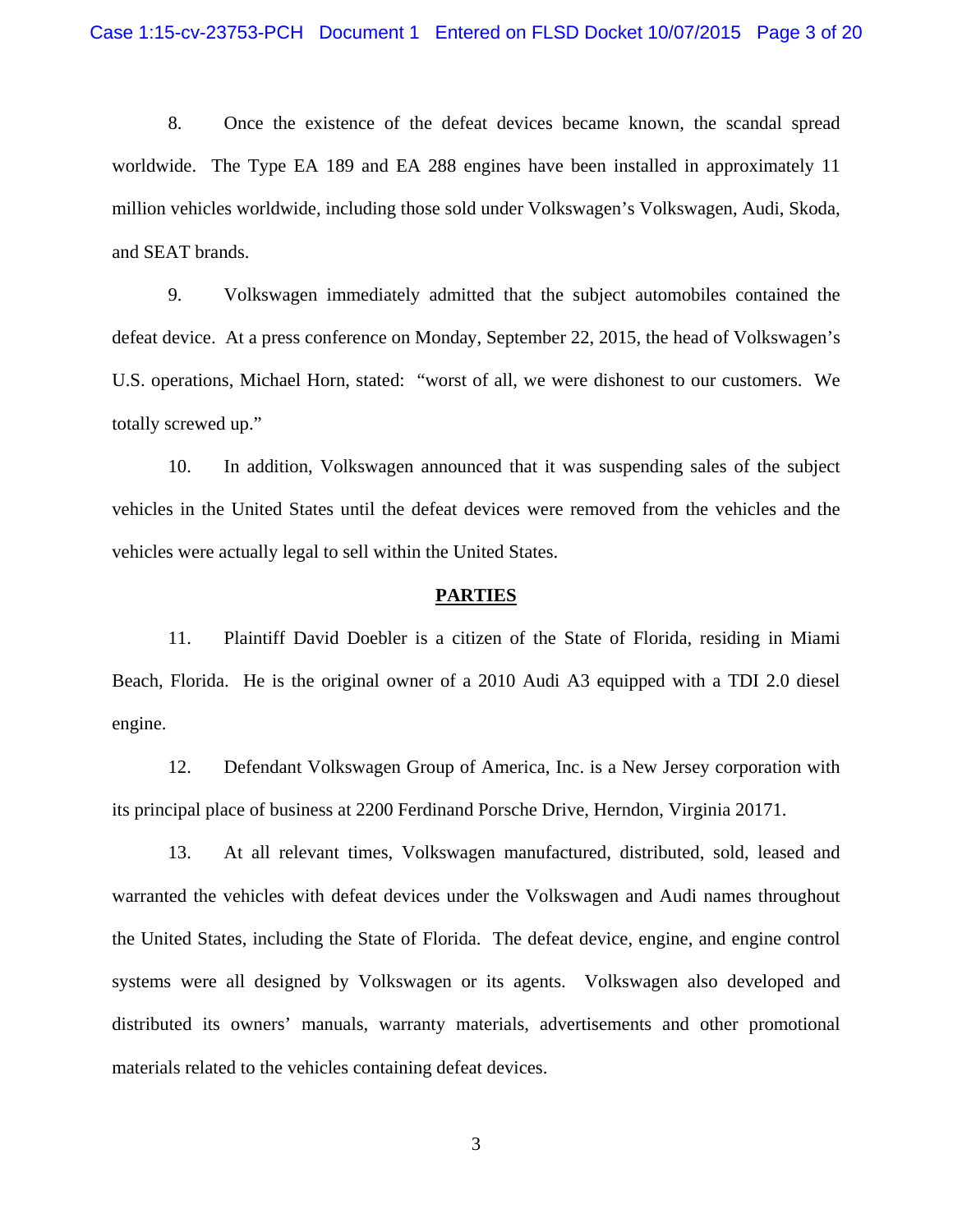#### **JURISDICTION AND VENUE**

14. This Court has jurisdiction over this action pursuant to the Class Action Fairness Act ("CAFA"), 28 U.S.C. § 1332(d), because at least one Class member is a citizen of a state other than that of Defendant, there are more than 100 Class members, and the aggregate amount in controversy exceeds \$5 million, exclusive of interest and costs.

15. This Court has personal jurisdiction over Defendant because it conducts regular and continuous business in Florida.

16. Venue is proper in this district under 28 U.S.C. 1391(b) because Defendant has caused harm to Class members residing in this District.

#### **DEFENDANT'S MISCONDUCT TOLLS THE STATUTE OF LIMITATIONS**

#### **A. Discovery Rule Tolling**

17. Plaintiff and members of the proposed Class could not have discovered that Volkswagen concealed and misrepresented the true emissions levels of its vehicles through the use of defeat devices.

18. Volkswagen's efforts to deceive consumers and regulators were the result of painstaking concealment and fraud with respect to Volkswagen's CleanDiesel engines, engine control systems and defeat devices.

19. Neither Plaintiff nor members of the Class could reasonably have discovered, or have reason to suspect, that Volkswagen intentionally concealed information within its knowledge from federal and state regulators, Volkswagen's dealerships, and consumers. Indeed, the whole purpose of the defeat devices was to engage when the vehicles were being tested for exhaust emissions with the intent of concealing the fact that the exhaust emissions actually exceeded amounts allowed by applicable regulations.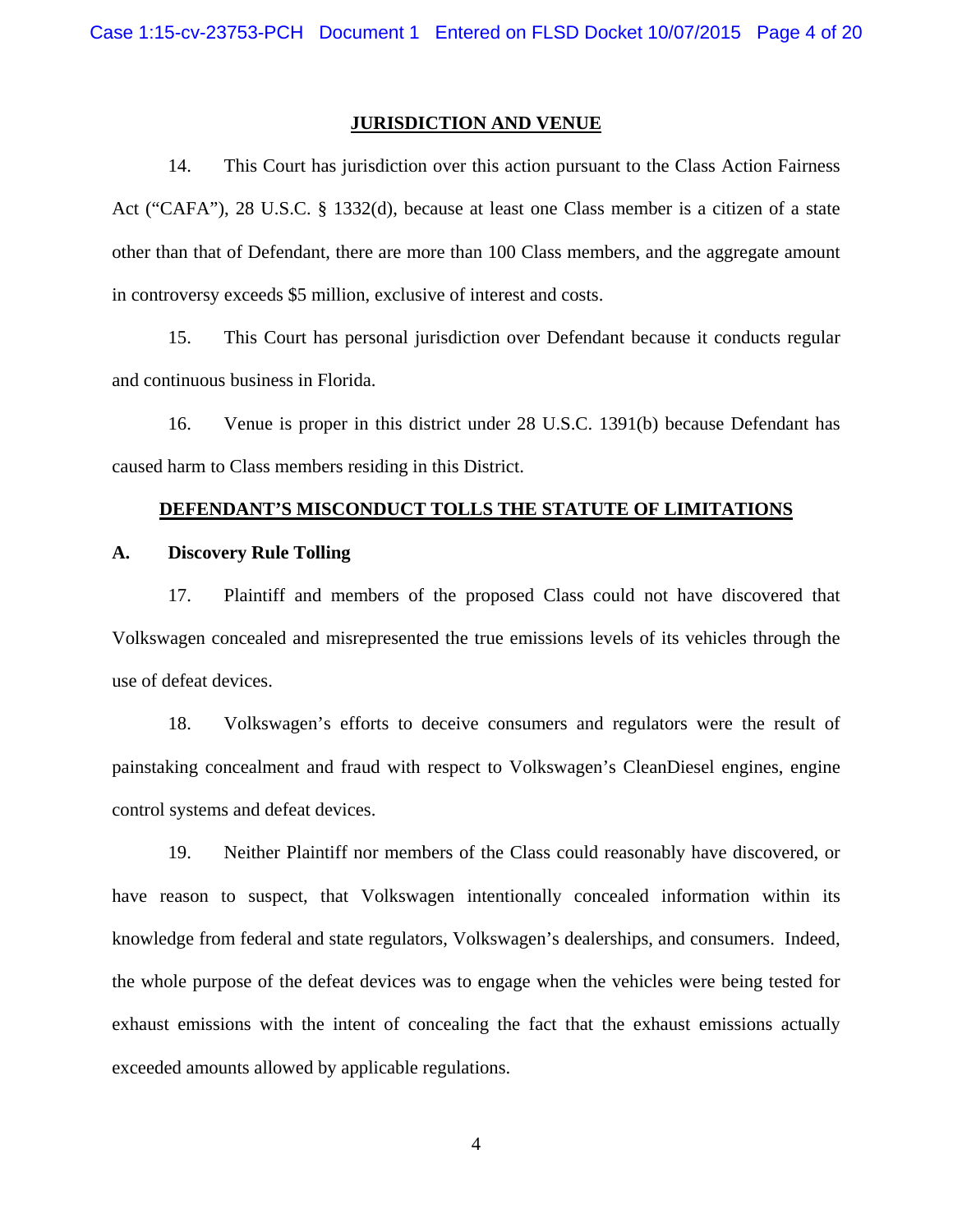20. Thus, even a reasonable and diligent investigation by consumers could not have discovered that Volkswagen solely possessed information about the existence of its sophisticated emissions fraud scheme. Plaintiff and Class members had no way of learning that Volkswagen was flouting applicable federal and state emissions standards as well as consumer law.

#### **B. Tolling Due To Fraudulent Concealment**

21. All applicable statutes of limitation have been tolled by Volkswagen's active fraudulent concealment of the facts alleged in this Complaint.

22. Rather than disclosing the vehicles' true performance, fuel economy, emissions, and compliance with federal and state emission standards, Volkswagen actively concealed and misrepresented them through the use of defeat devices.

### **C. Estoppel**

23. Volkswagen was under a continuous duty to disclose to consumers, including Plaintiff and the other Class members, the facts that it knew about the emissions, fuel economy and performance of the vehicles equipped with defeat devices, and of those vehicles' inability to comply with federal and state emission standards.

24. Volkswagen violated this duty and unlawfully circumvented federal and state emissions standards through the use of defeat devices, and Volkswagen intentionally misrepresented the ability of the subject vehicles to comply with state and federal law regulating vehicle emissions and clean air.

25. Volkswagen is therefore estopped from relying on any statutes of limitation defenses in this action.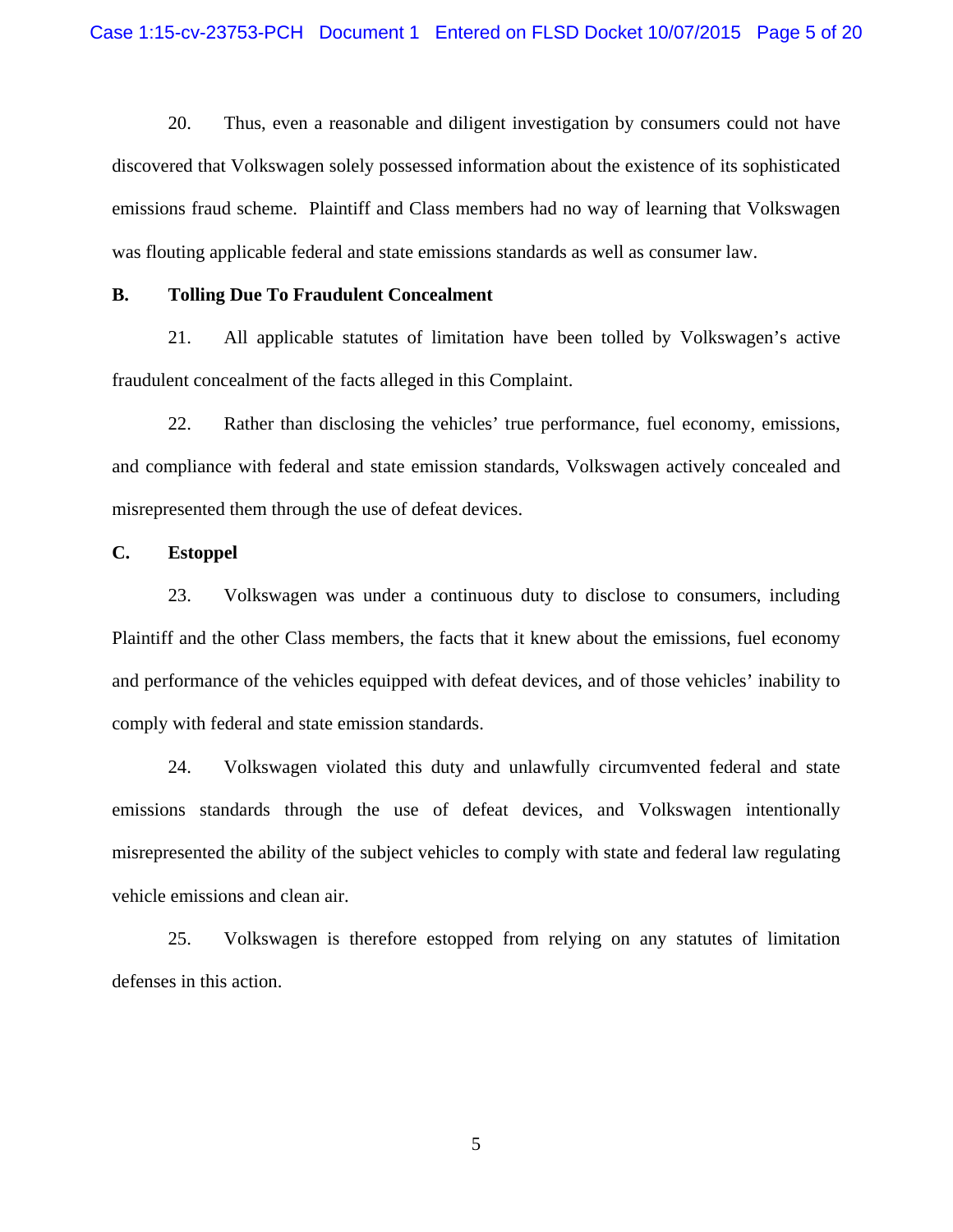# **FACTUAL BACKGROUND**

26. Defendant designed and sold cars that were designed to, and did, mislead consumers and regulators about the vehicles' emissions, fuel efficiency and performance. Despite touting the "green" benefits of its diesel vehicles, Defendant sold cars that produced pollution up to 40 times higher than advertised, and then intentionally concealed the truth about those cars through a sophisticated scheme involving defeat devices.

# **A. Volkswagen Sells The "Green" Diesel Image To Consumers**

27. For years, Volkswagen advertised its diesel vehicles as fuel efficient cars with low emissions. Consumers have responded to these advertisements, making Volkswagen the largest seller of diesel passenger vehicles in the United States.

28. While under 1% of automobiles sold in the U.S. are powered by diesel engines, approximately 23% of those sold by Volkswagen are diesels, with those vehicles making up the bulk of diesel automobile sales in the U.S.

29. Part of Volkswagen's success owes to the promotion of their diesel cars as "clean" and "green" vehicles. In fact, "CleanDiesel" is a marketing term used by Volkswagen to market the vehicles at issue in this action.<sup>1</sup>

30. Volkswagen's website boasts that the Audi A3 TDI and VW Jetta TDI were named the 2010 Green Car of the Year and the 2009 Green Car of the Year, respectively.

31. Defendant also supported and directed a website to promote its "green" diesel technology, www.clearlybetterdiesel.org, which states that Volkswagen's technology reduces smog and "meets the highest standards in all 50 states, thanks to . . . innovative engine technology that burns cleaner."

 $\overline{a}$ 

<sup>1</sup> An example of a commercial touting how "clean" Volkswagen diesels is available at https://www.youtube.com/watch?v=WNS2nvkjARk (last visited September 22, 2015).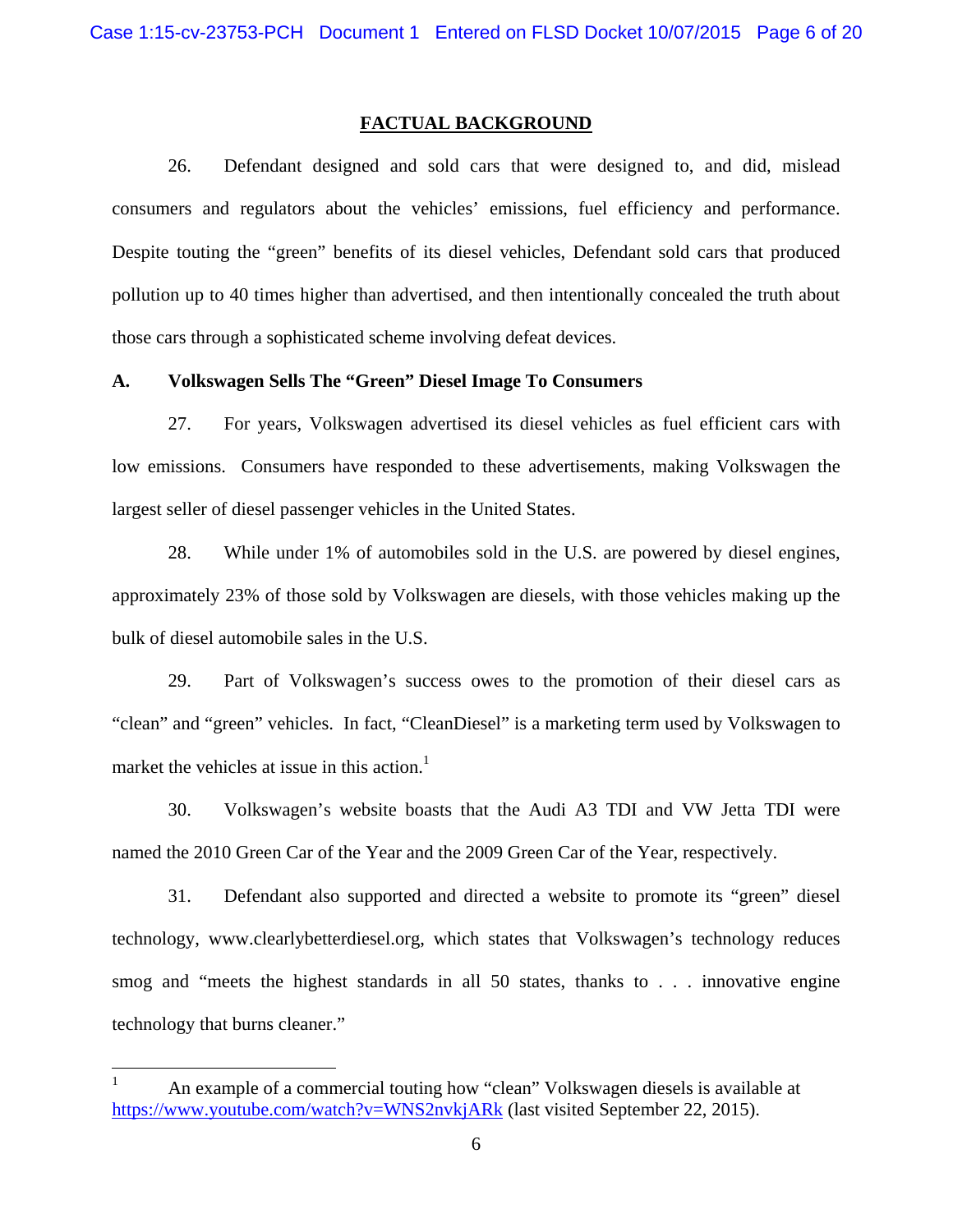32. In addition to touting the low emissions of the subject vehicles, Volkswagen touted the fuel efficiency of the vehicles, in that they could achieve over 40 miles per gallon of fuel and travel over 800 miles on a tank of fuel. $2<sup>2</sup>$ 

33. Further, Volkswagen recently began promoting the performance of its diesel powered automobiles, to overcome the consumer perception that diesel automobiles were slow and sluggish. $3$ 

# **B. Volkswagen Intentionally Concealed Its Vehicles' Excessive and Illegal Pollution Emissions.**

34. On September 18, 2015, the EPA issued a Notice of Violation ("NOV") to Volkswagen. The NOV details how Defendant installed sophisticated software in the Volkswagen and Audi diesel vehicles that detects when the vehicle is undergoing official emissions testing and turns full emissions controls on only during the tests. At all other times that the vehicle is in operation, the emissions controls are deactivated, permitting pollution to be freely released into the environment at levels that far exceed those allowed by federal and state clean air regulations. This software produced and used by Volkswagen is a "defeat device" as defined in the Clean Air Act.

35. Volkswagen programmed the engine control computers in the vehicles with defeat devices to detect when cars are undergoing emissions testing. When testing is occurring, the defeat device alters the vehicle's engine and exhaust systems such that emissions standards are met. When testing is not being performed, the engine control systems operate the vehicle in a way that does not comply with EPA omissions requirements.

 $\overline{a}$ 

<sup>&</sup>lt;sup>2</sup> Examples of commercials touting the fuel efficiency of Volkswagen diesels are available at https://www.youtube.com/watch?v=a2CNHVXvNRo and https://www.youtube.com/watch?v=wj3if2gRWYE (last visited September 22, 2015).

An example of such a commercial is available at https://www.youtube.com/watch?v=0VA51xWXZ3g (last visited September 22, 2015).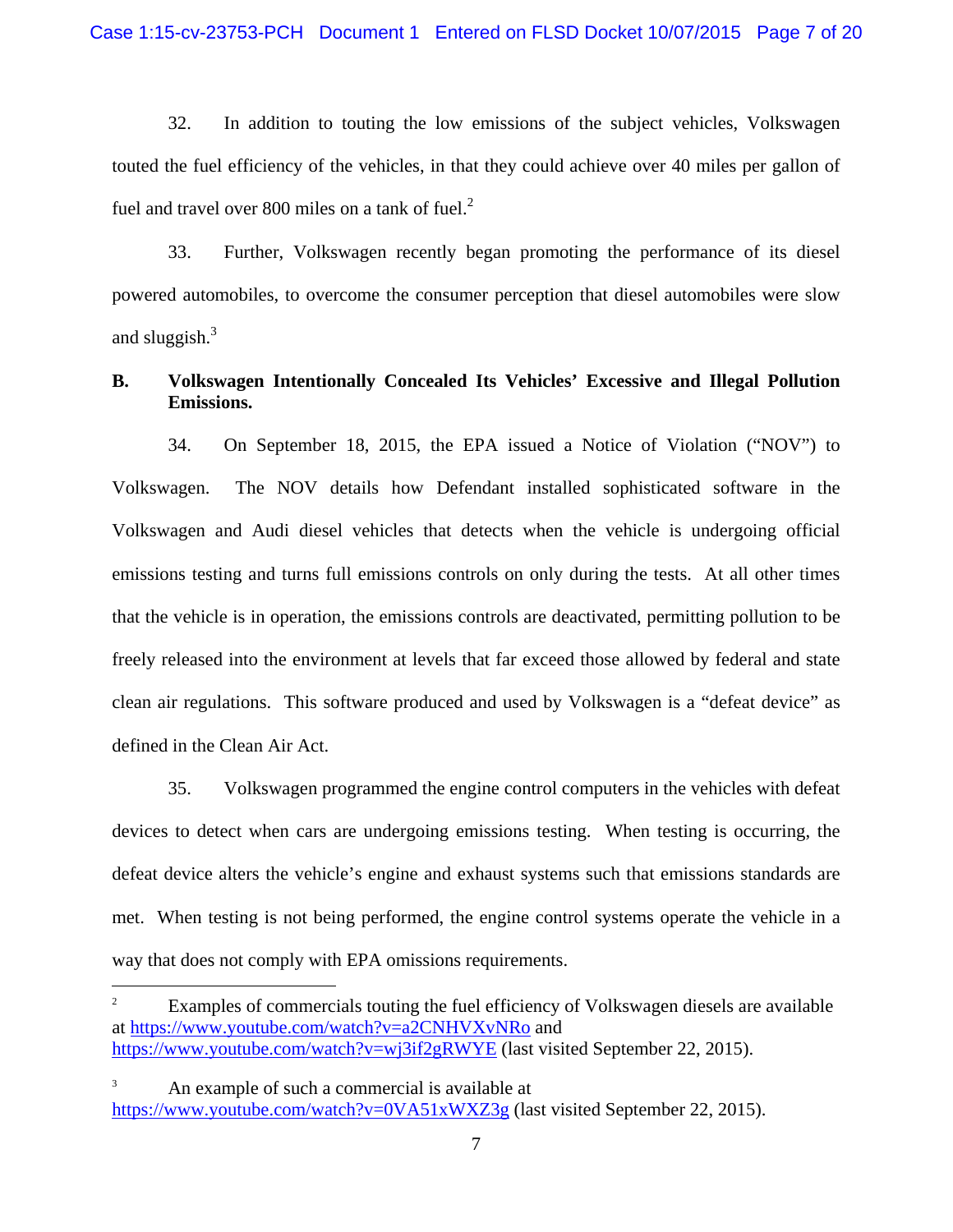36. Moreover, under normal operating conditions, the engines produce more power and higher fuel efficiency than they would if they complied with EPA emissions requirements.

37. Because of this software, Defendant's diesel vehicles can seemingly meet emissions standards while emitting nitrogen oxides (NOx) at up to 40 times the standard allowed under federal and state laws and regulations during the normal operation of the vehicles.

38. The Clean Air Act sets emissions standards for vehicles and requires vehicle manufacturers to certify to the EPA that vehicles sold in the United States meet applicable federal emissions standards. All vehicles sold in the United States must be covered by an EPAissued certificate of conformity. Under federal law, cars equipped with defeat devices, which reduce the effectiveness of emissions control systems during normal driving conditions, cannot be certified. Volkswagen violated the Clean Air Act, defrauded its customers, and engaged in unfair competition by manufacturing and selling vehicles with defeat devices that allowed for higher levels of emissions than were certified by the EPA.

### **C. Defendant Charged A Premium For Its "Clean" And "Green" Diesel Technology**

39. Volkswagen charged substantial premiums for vehicles equipped with defeat devices.

40. The table below sets forth the price premium for each comparable base, mid-level, and premium trim for each affected model:

| Model            | <b>Base</b> | <b>Mid-level</b> | <b>Premium</b> |
|------------------|-------------|------------------|----------------|
| <b>VW</b> Jetta  | \$2,860     | \$4,300          | \$6,315        |
| <b>VW</b> Beetle | \$4,635     | n/a              | \$2,640        |
| VW Golf          | \$2,950     | \$1,000          | \$1,000        |
| <b>VW Passat</b> | \$5,755     | \$4,750          | \$6,855        |
| Audi A3          | \$2,805     | \$3,095          | \$2,925        |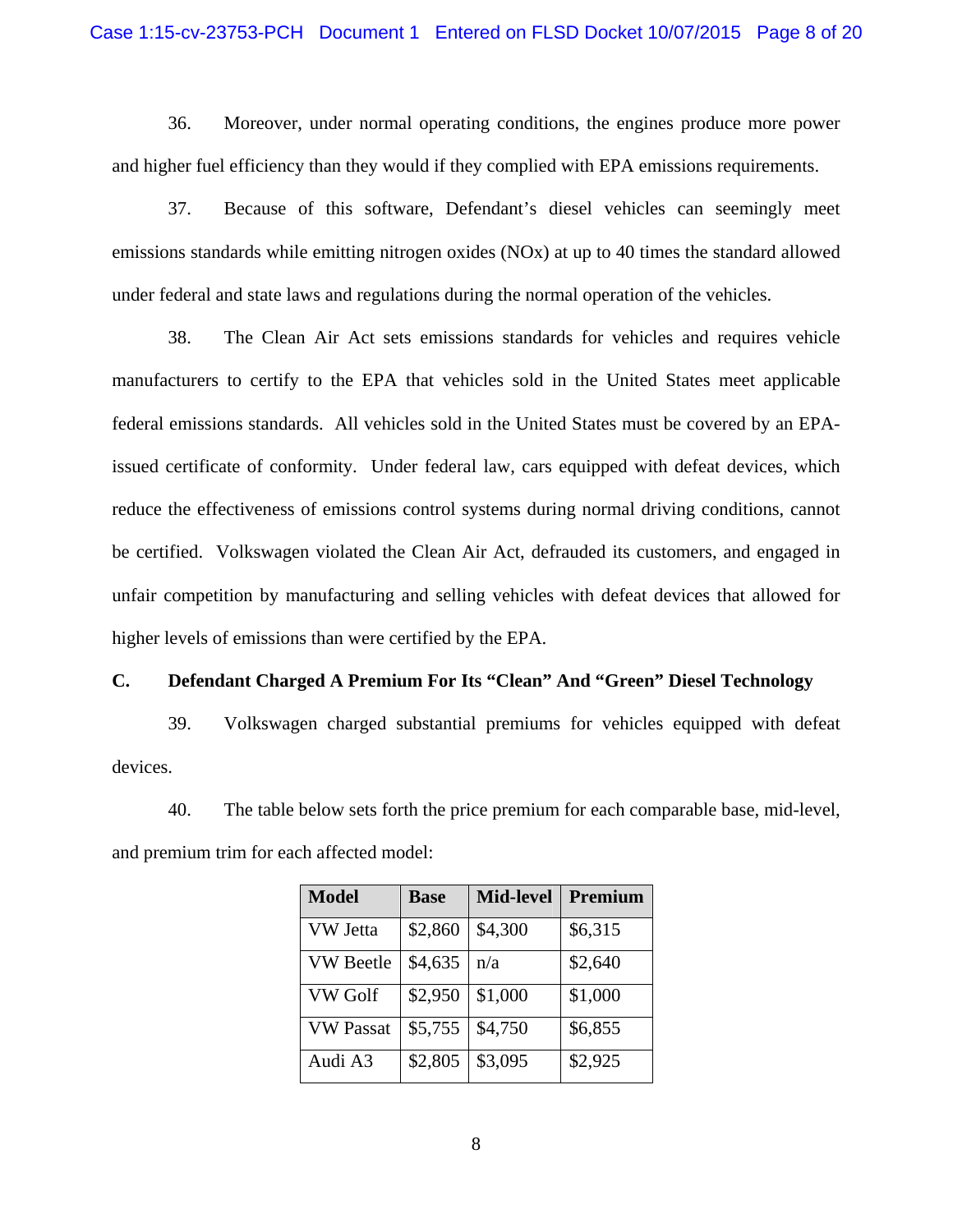#### **D. Volkswagen's Misconduct Has Injured Class Members**

41. Despite the EPA ordering Defendant to recall vehicles equipped with defeat devices, purchasers of the subject vehicles have and will continue to suffer significant harm. First, the only way for Volkswagen to make the vehicles comply with emissions standards will be to significantly reduce the vehicles' horsepower, torque and fuel efficiency. Thus, if made EPA compliant, Class members will suffer actual harm and damages because their vehicles will no longer perform as advertised and warranted.

42. Second, Class members' vehicles will suffer from a significant diminution in value by being made EPA compliant, because not only did Class members overpay for their vehicles, but they will be forced to pay much more to fuel their less fuel efficient vehicles.

43. Owners of vehicles equipped with defeat devices have suffered losses of money or property because of Volkswagen's unfair, deceptive, and/or fraudulent business practices, and its failures to disclose the true emissions of the vehicles.

44. Had Plaintiff and the Class members known of the defeat device at the time they purchased or leased their vehicles, they would not have purchased or leased their vehicles, or they would have paid less than they did. Even if Volkswagen recalls the defeat device vehicles and degrades the engine performance of the vehicles to make them compliant with EPA standards, Plaintiff and Class members will be forced to spend more on fuel and will not receive the advertised performance of their vehicles. The recalled vehicles will be worth less in the used marketplace because of their decrease in performance and efficiency, which means that owners of these vehicles will not be able to recoup the expected value of these vehicles in the future.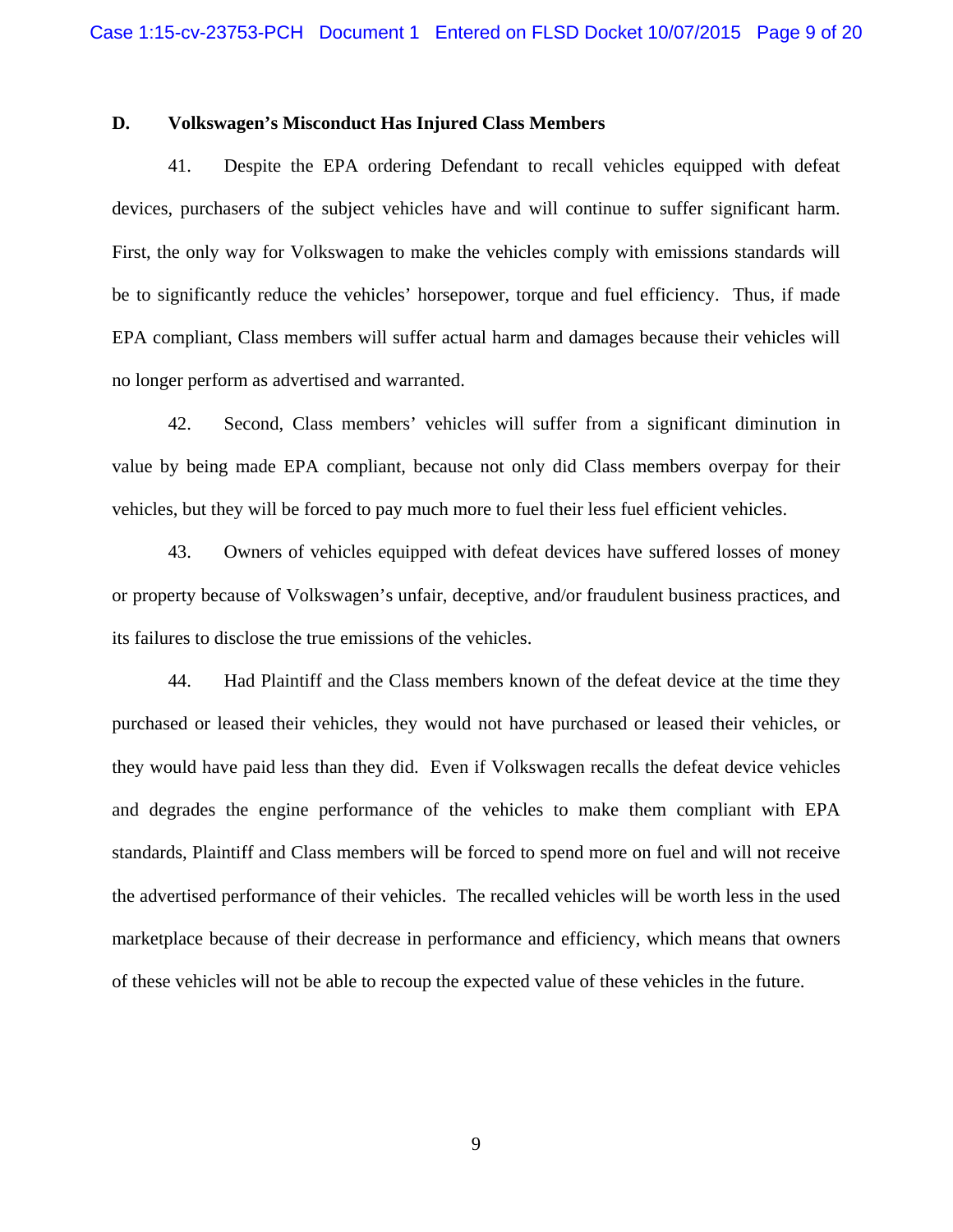### **PLAINTIFF'S FACTS**

45. David Doebler is the owner of a 2010 Audi A3.

46. Doebler purchased the car because he was concerned about the environment and fuel efficiency. Defendant advertised the Audi vehicle as being environmentally friendly. Doebler relied on Defendant's statement that the A3 was a clean, low-emission vehicle, in deciding to purchase it.

47. Doebler would not have purchased the vehicle if he had known that the emissions were much higher than advertised and the engine was not "clean." Doebler is concerned that if he repairs the vehicle it will cost him more for fuel and he will experience degraded performance. He is also concerned that regardless of whether or not he has the vehicle repaired, it will lose value.

### **CLASS ACTION ALLEGATIONS**

48. Plaintiff brings this action on behalf of himself and as a class action, pursuant to Rules 23(a), (b)(2), and (b)(3) of the Federal Rules of Civil Procedure on behalf of the following Class:

All persons or entities in the United States who are current or former owners and/or lessees of a Volkswagen or Audi vehicle with a Type EA 189 or EA 288 diesel 2.0 liter turbo engine, including, without limitation: 2009-2015 Volkswagen Jetta; 2009-2015 Volkswagen Beetle; 2009-2015 Volkswagen Golf; 2013-2015 Volkswagen Passat; and 2009-2015 Audi A3.

49. Excluded from the Class are individuals who have personal injury claims resulting from the defeat device in the Class vehicles. Also excluded from the Class are Volkswagen and its subsidiaries and affiliates; all persons who make a timely election to be excluded from the Class; governmental entities; and the judge to whom this case is assigned and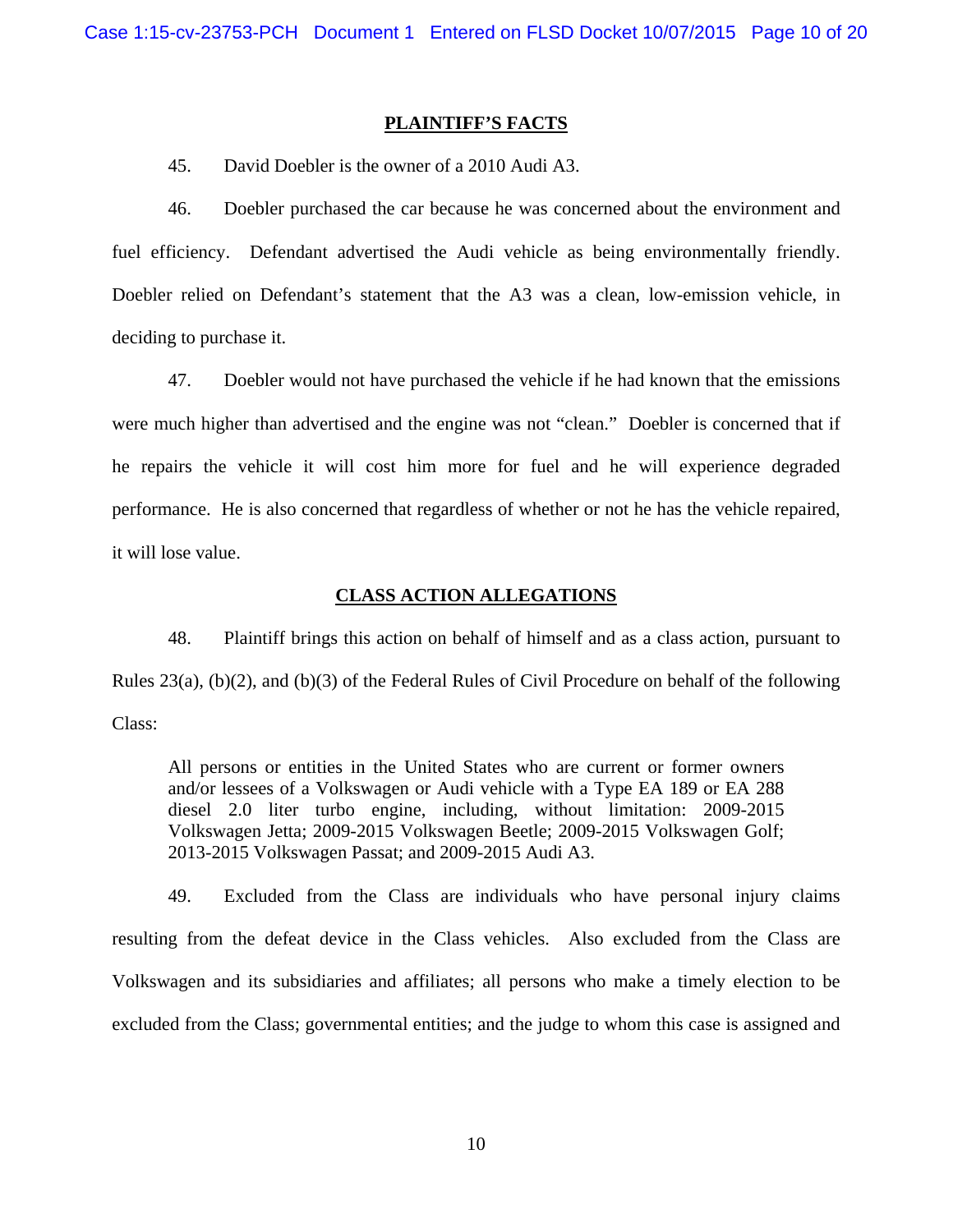his or her immediate family. Plaintiff reserves the right to revise the Class definition based upon information learned through discovery.

50. Certification of Plaintiff's claims for class-wide treatment is appropriate because Plaintiff can prove the elements of his claims on a class-wide basis as would be used to prove those elements of individual actions alleging the same claim.

51. This action has been brought and may properly be maintained on behalf of the class proposed herein under Federal Rule of Civil Procedure 23.

52. **Numerosity.** The members of the class are so numerous and geographically dispersed that individual joinder of all Class members is impracticable. While Plaintiff believes that there are not less than hundreds of thousands of members of the class, the precise number of Class members is unknown at this time, but may be ascertained from Volkswagen's records. Class members may be notified of the pendency of this action by recognized, Court-approved notice dissemination methods, which may include U.S. mail, electronic mail, Internet postings, or published notice.

53. **Commonality.** This action involves common questions of law and fact, which predominate over any questions affecting individual Class members, including:

- a. Whether Volkswagen engaged in the conduct alleged herein;
- b. Whether Volkswagen designed, advertised, marketed, distributed, leased, sold, or otherwise placed defeat device vehicles into the stream of commerce in the United States;
- c. Whether the CleanDiesel engine system in the subject vehicles contains a defect in that it does not comply with EPA requirements;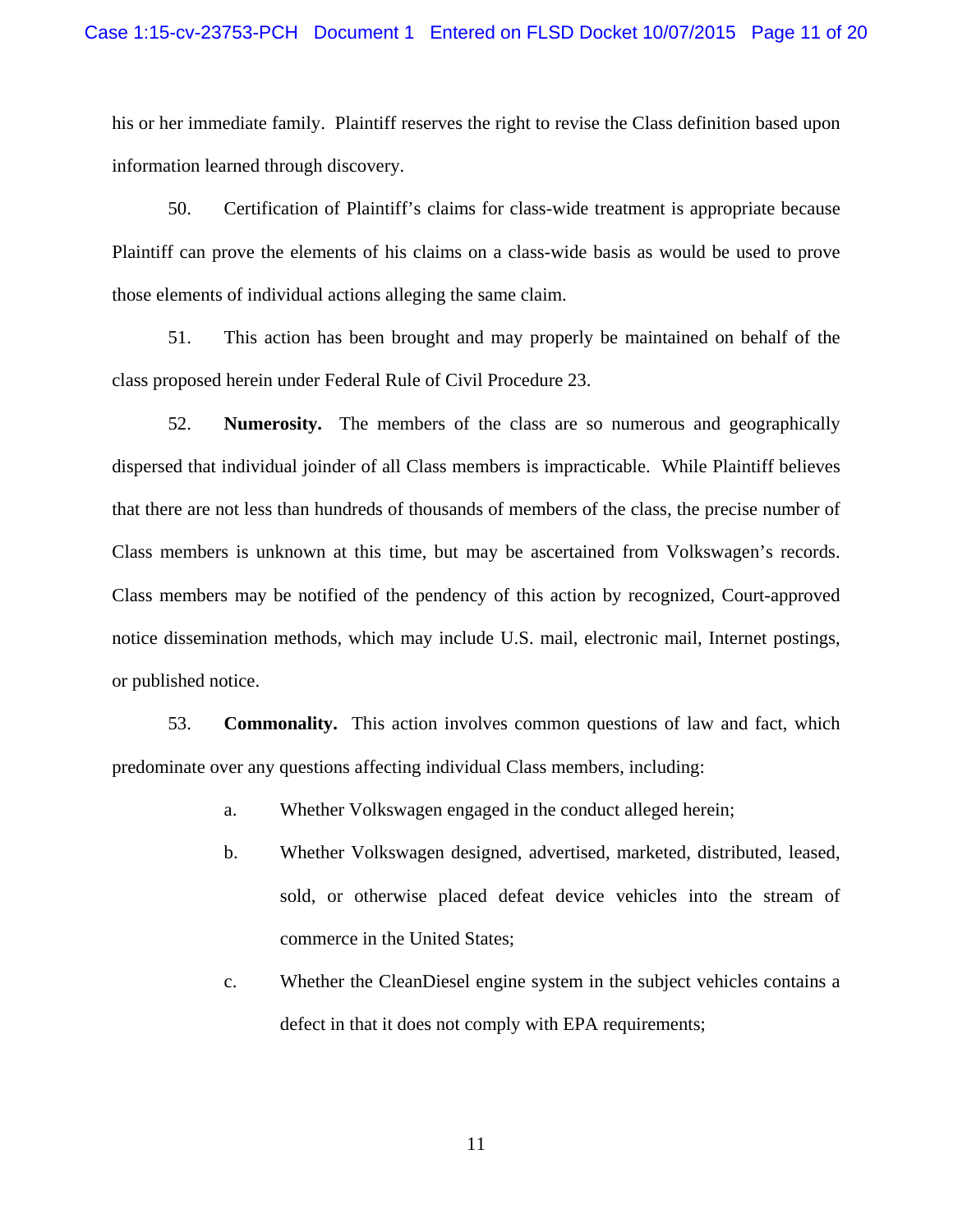- d. Whether the CleanDiesel engine systems in the subject vehicles can be made to comply with EPA standards without substantially degrading the performance or efficiency of the vehicles;
- e. Whether Volkswagen knew about the defeat device and, if so, how long it possessed this knowledge;
- f. Whether Volkswagen designed, manufactured, and distributed the subject vehicles with a defeat device;
- g. Whether Volkswagen's conduct violates consumer protection statutes, warranty laws, and other laws as asserted herein;
- h. Whether Plaintiff and the other Class members overpaid for their vehicles;
- i. Whether Plaintiff and the other Class members are entitled to equitable relief, including, but not limited to, restitution or other injunctive relief; and
- j. Whether Plaintiff and the other Class members are entitled to damages and other monetary relief and, if so, in what amount.

54. **Typicality.** Plaintiff's claims are typical of the other Class members' claims because, among other things, all Class members were comparably injured through Volkswagen's wrongful conduct as described above.

55. **Adequacy.** Plaintiff is an adequate Class representative because his interests do not conflict with the interests of the other members of the Class he seeks to represent; Plaintiff has retained counsel competent and experienced in complex class action litigation, and Plaintiff intends to prosecute this action vigorously. The Class's interests will be fairly and adequately protected by Plaintiff and his counsel.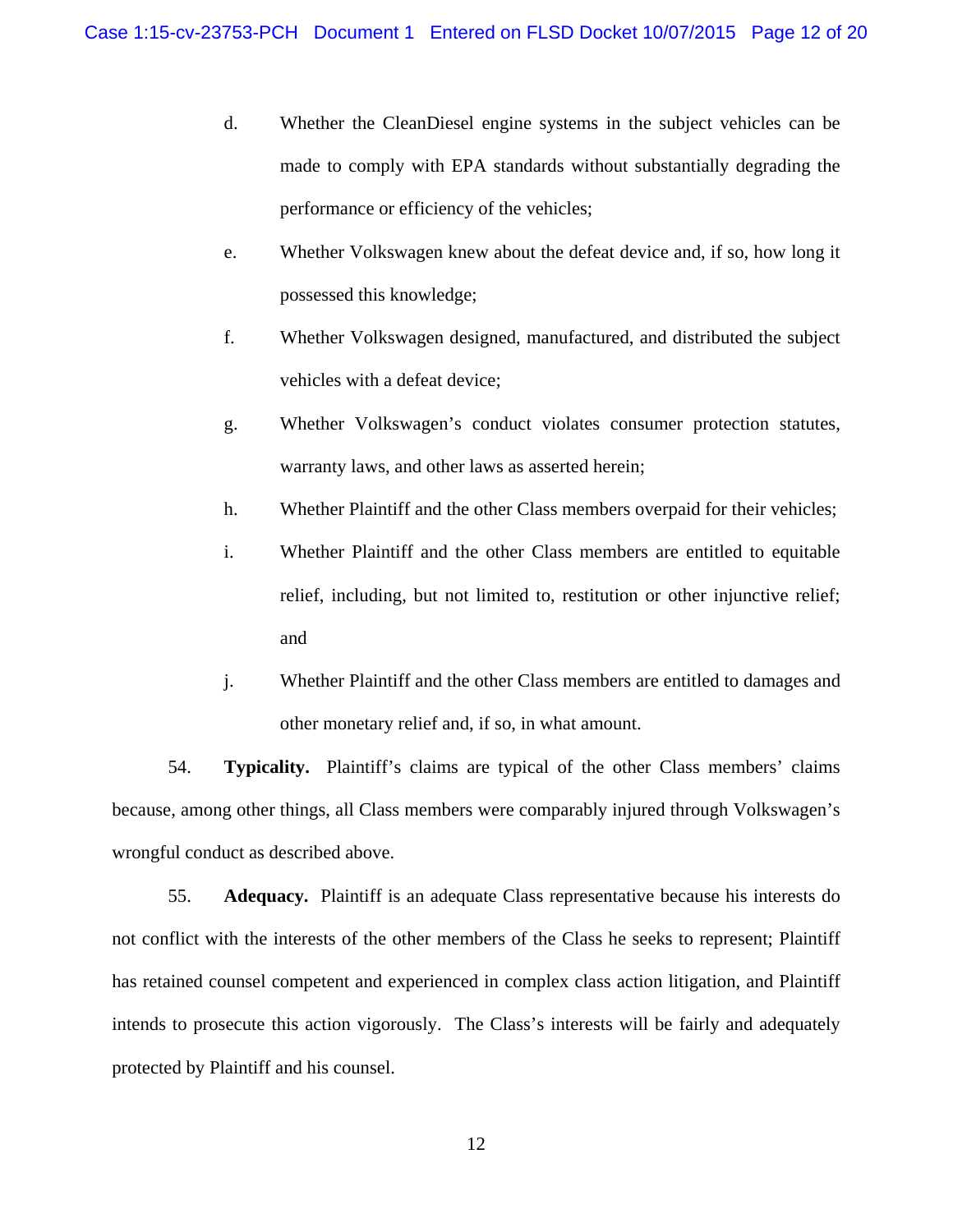#### 56. **Declaratory and Injunctive Relief: Federal Rule of Civil Procedure 23(b)(2).**

Volkswagen has acted or refused to act on grounds generally applicable to Plaintiff and the other members of the Class, thereby making appropriate final injunctive relief and declaratory relief, as described below, with respect to the Class as a whole.

57. **Superiority.** A class action is superior to any other available means for the fair and efficient adjudication of this controversy, and no unusual difficulties are likely to be encountered in the management of this class action. The damages or other financial detriment suffered by Plaintiff and the other Class members are relatively small compared to the burden and expense that would be required to individually litigate their claims against Volkswagen, so it would be impracticable for members of the Class to individually seek redress for Volkswagen's wrongful conduct.

58. Should individual Class members be required to bring separate actions, this Court and/or courts throughout the United States would be confronted with a multiplicity of lawsuits burdening the court system while also creating the risk of inconsistent rulings and contradictory judgments. In contrast to proceeding on a case-by-case basis, in which inconsistent results will magnify the delay and expense to all parties and the court system, this class action presents far fewer management difficulties while providing unitary adjudication, economies of scale and comprehensive supervision by a single court.

# **COUNT I (Breach of Express Warranty)**

59. Plaintiff repeats the allegations set forth above in paragraphs 1 to 58 as if fully set forth herein.

60. By advertising the "green" and "clean" qualities of its diesel engines, Defendant expressly warranted to purchasers of the subject vehicles that the vehicles at least complied with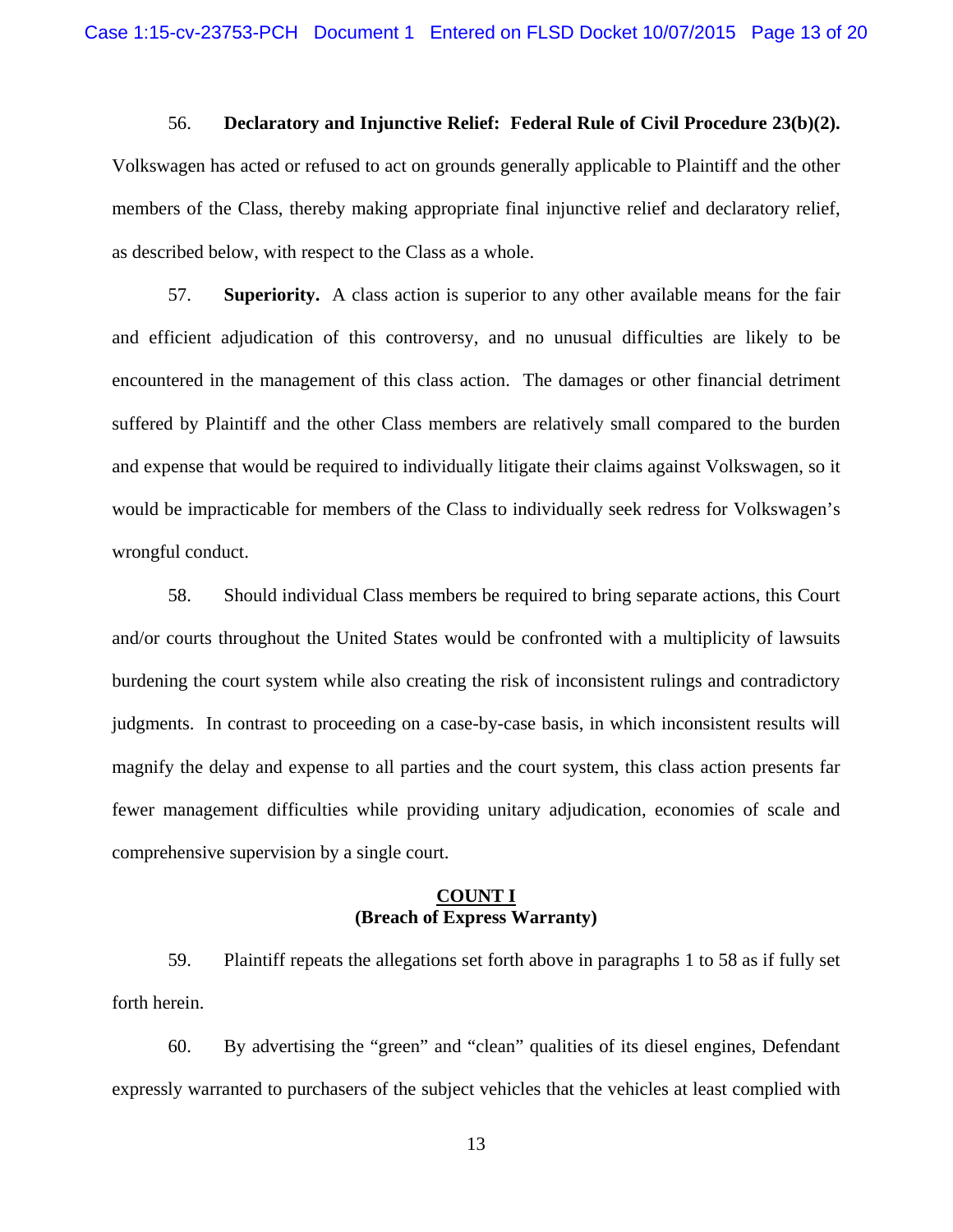all applicable laws and regulations relating to exhaust emissions. Stated differently, it would be impossible for an automobile to be "green" if it emitted more pollutants than were allowed by applicable environmental laws and regulations.

61. Such statements became the basis of the bargain for Plaintiff and other purchasers of the vehicles because such statements are among the facts a reasonable consumer would consider to be material in the purchase of a vehicle.

62. In fact, in ordinary driving conditions, the subject vehicles did not comply with applicable environmental regulations, emitting between 10 and 40 times the amount of pollutants allowed. As such, it was unlawful for Defendant to sell the vehicles to the public.

63. In addition, Defendant stated that the vehicles achieved certain fuel efficiency in terms of miles per gallon of fuel when tested in accordance with applicable EPA regulations. Those statements created an express warranty that, under EPA test conditions, the vehicle achieved the stated fuel efficiency for purposes of making apples-to-apples comparisons with other vehicles.

64. Testing under EPA regulations presupposes that the vehicles comply with all laws and regulations applicable to automobiles, including environmental regulations.

65. In fact, had the subject vehicles been tested in accordance with EPA fuel efficiency standards while also complying with pollution regulations, they would have achieved significantly lower fuel efficiency than was stated on the EPA mileage sticker on the vehicle.

66. As a result of the foregoing breaches of express warranty, Plaintiff and other members of the Class have been damaged in that they purchased a vehicle that was unlawful to have been sold in the first instance, and, even if lawfully sold, was less valuable than what they paid for the vehicles because the vehicles do not comply with applicable environmental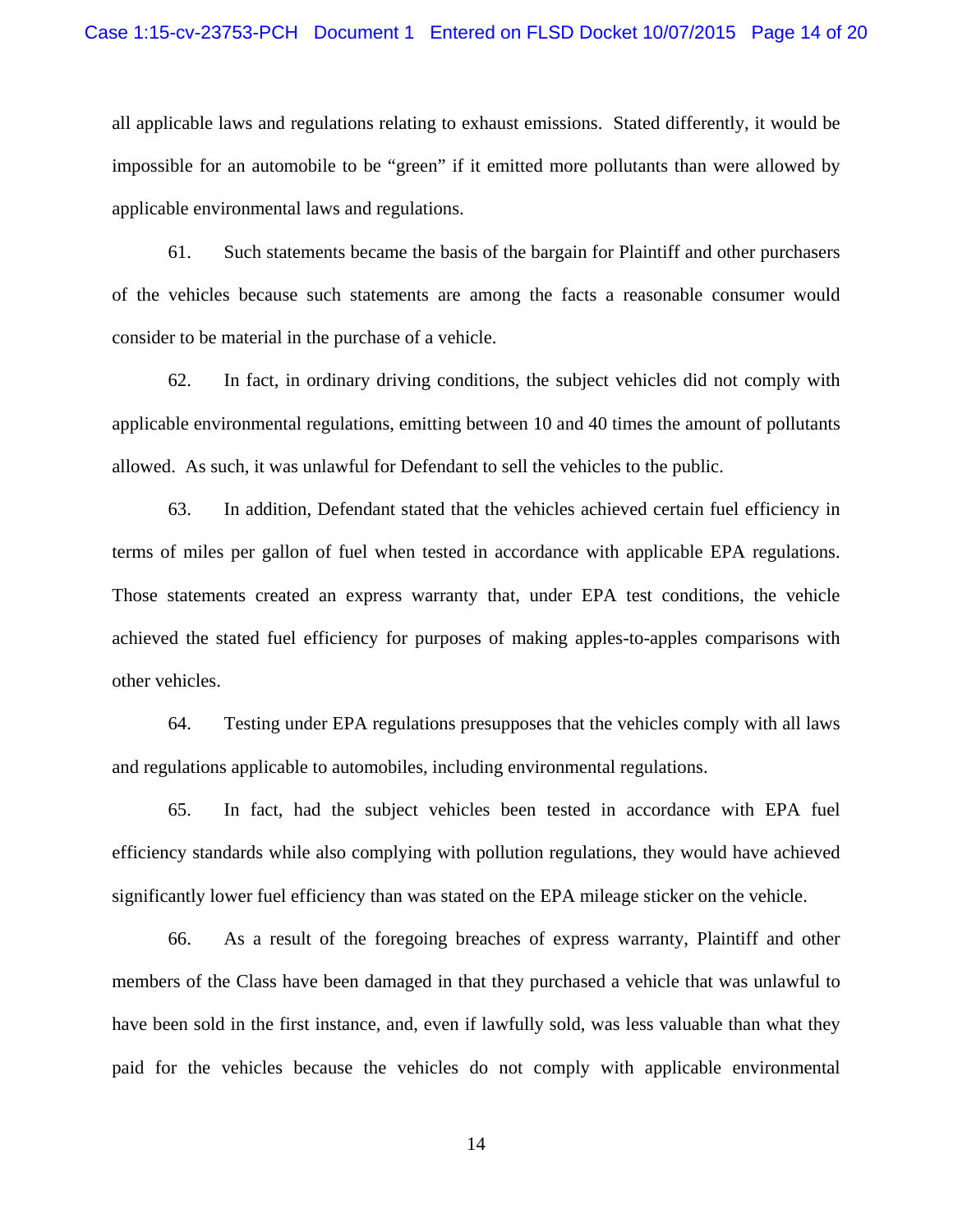regulations and cost more to operate because, if they are repaired to conform with applicable environmental regulations, they will be less efficient to operate and incur higher fuel costs.

## **COUNT II (Breach of Implied Warranty of Merchantability)**

67. Plaintiff repeats the allegations set forth above in paragraphs 1 to 58 as if fully set forth herein.

68. Section 2-314 of the Uniform Commercial Code provides that, unless disclaimed, there is an implied warranty of merchantability with respect to the goods being purchased.

69. Among the warranties included within the implied warranty of merchantability is that the goods would pass without objection in the trade under the contract description.

70. For the reasons set forth above, the subject vehicles would not pass without objection in the trade because the retail sale by the manufacturer of a vehicle that contains a defeat device is unlawful.

71. As a result of the foregoing breaches of warranty, Plaintiff and other members of the Class have been damaged in that they purchased a vehicle that was unlawful to have been sold in the first instance, and, even if lawfully sold, was less valuable than what they paid for the vehicles because the vehicles do not comply with applicable environmental regulations and cost more to operate because, if they are repaired to conform with applicable environmental regulations, they will be less efficient to operate and incur higher fuel costs.

# **COUNT III (Magnuson-Moss Act (15 U.S.C. §§ 2301,** *et seq.***) – Implied Warranty)**

72. Plaintiff repeats the allegations set forth above in paragraphs 1 to 58 as if fully set forth herein.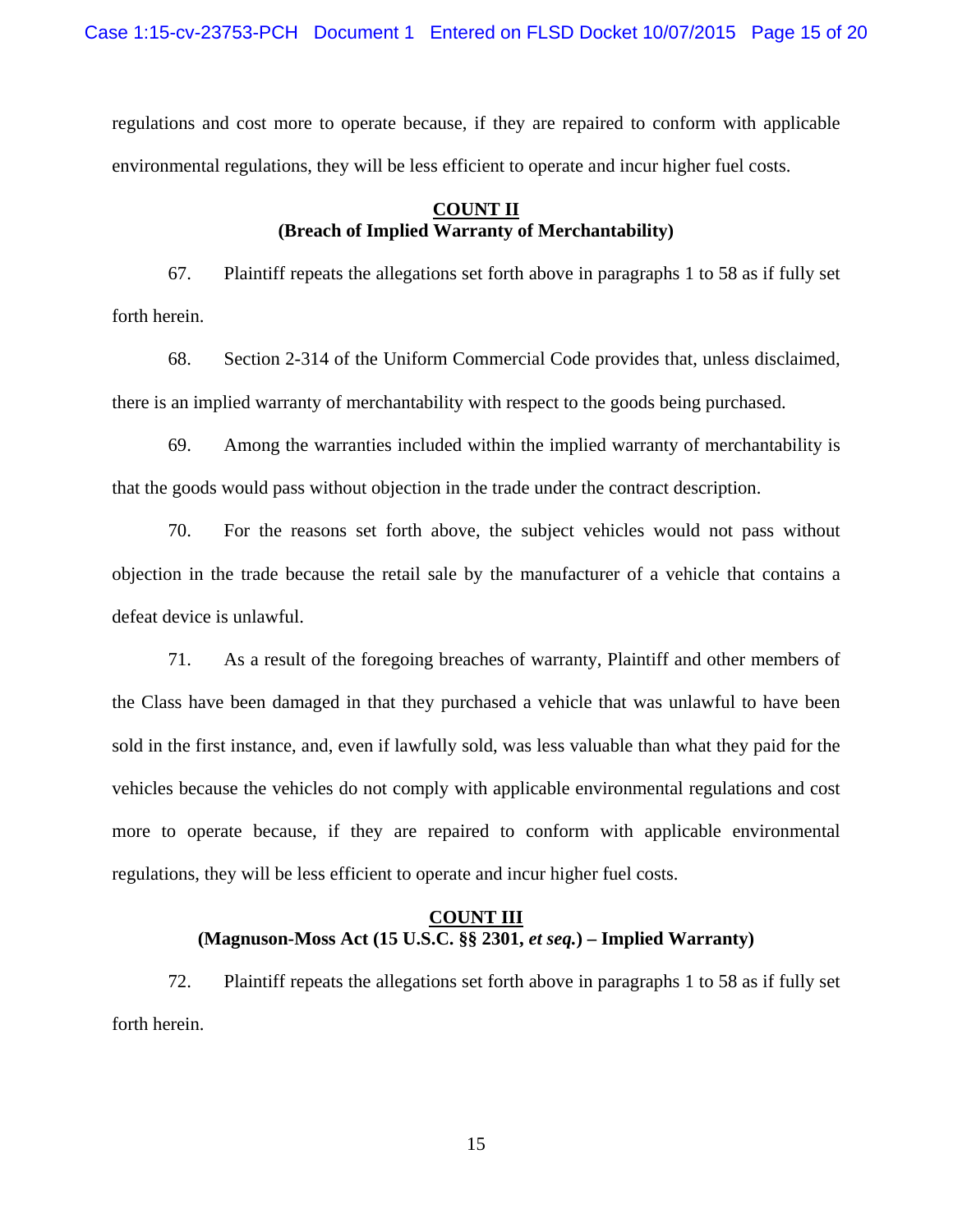73. The subject vehicles are "consumer products" within the meaning of the Magnuson-Moss Warranty Act, 15 U.S.C. § 2301(1).

74. Plaintiff and Class members are "consumers" within the meaning of the Magnuson-Moss Warranty Act, 15 U.S.C. § 2301(3). They are consumers because they are persons entitled under applicable state law to enforce against the warrantor the obligations of its express and implied warranties.

75. Defendant is a "supplier" and "warrantor" within the meaning of the Magnuson-Moss Warranty Act, 15 U.S.C. § 2301(4)-(5).

76. 15 U.S.C. § 2310(d)(1) provides a cause of action for any consumer who is damaged by the failure of a warrantor to comply with a written or implied warranty.

77. Defendant provided Plaintiff and the other Class members with an implied warranty of merchantability in connection with the purchase or lease of their vehicles that is an "implied warranty" within the meaning of the Magnuson-Moss Warranty Act, 15 U.S.C. § 2301(7). As a part of the implied warranty of merchantability, Defendant warranted that the subject vehicles would pass without objection in the trade as designed, manufactured, and marketed, and were adequately labeled.

78. Defendant breached these implied warranties, as described in more detail above, and are therefore liable to Plaintiff and the Class pursuant to 15 U.S.C. § 2310(d)(1).

79. Any efforts to limit the implied warranties in a manner that would exclude coverage of the Class Vehicles is unconscionable, and any such effort to disclaim, or otherwise limit, liability for the Class Vehicles is null and void.

80. Plaintiff and the other Class members have had sufficient direct dealings with either Defendant or its agents (dealerships) to establish privity of contract.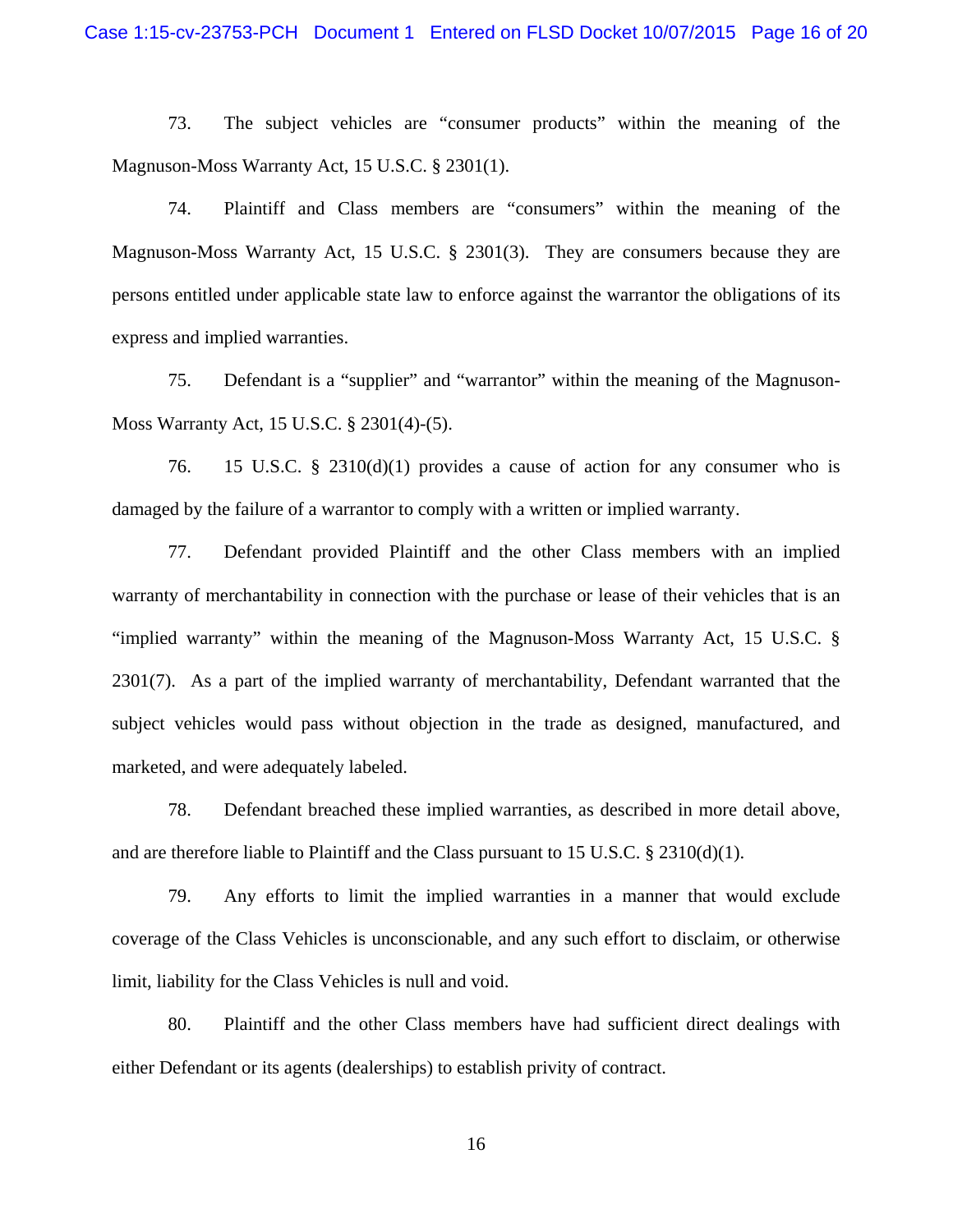81. Nonetheless, privity is not required here because Plaintiff and other Class members are intended third-party beneficiaries of contracts between Defendant and its dealers, and specifically, of the implied warranties. The dealers were not intended to be the ultimate consumers of the subject vehicles and have no rights under the warranty agreements provided with the subject vehicles; the warranty agreements were designed for and intended to benefit consumers.

82. Pursuant to 15 U.S.C. § 2310(e), Plaintiff is entitled to bring this class action and is not required to give the Vehicle Manufacturer Defendants notice and an opportunity to cure until such time as the Court determines the representative capacity of Plaintiff pursuant to Rule 23 of the Federal Rules of Civil Procedure.

83. The amount in controversy of Plaintiff's individual claims meets or exceeds the sum of \$25. The amount in controversy of this action exceeds the sum of \$50,000, exclusive of interest and costs, computed on the basis of all claims to be determined in this lawsuit. Plaintiff, individually and on behalf of the other Class members, seeks all damages permitted by law, including diminution in value of their vehicles, in an amount to be proven at trial. In addition, pursuant to 15 U.S.C. § 2310(d)(2), Plaintiff and the other Class members are entitled to recover a sum equal to the aggregate amount of costs and expenses (including attorneys' fees based on actual time expended) determined by the Court to have reasonably been incurred by Plaintiff and the other Class members in connection with the commencement and prosecution of this action.

84. Further, Plaintiff and the Class are also entitled to equitable relief under 15 U.S.C.  $§$  2301(d)(1).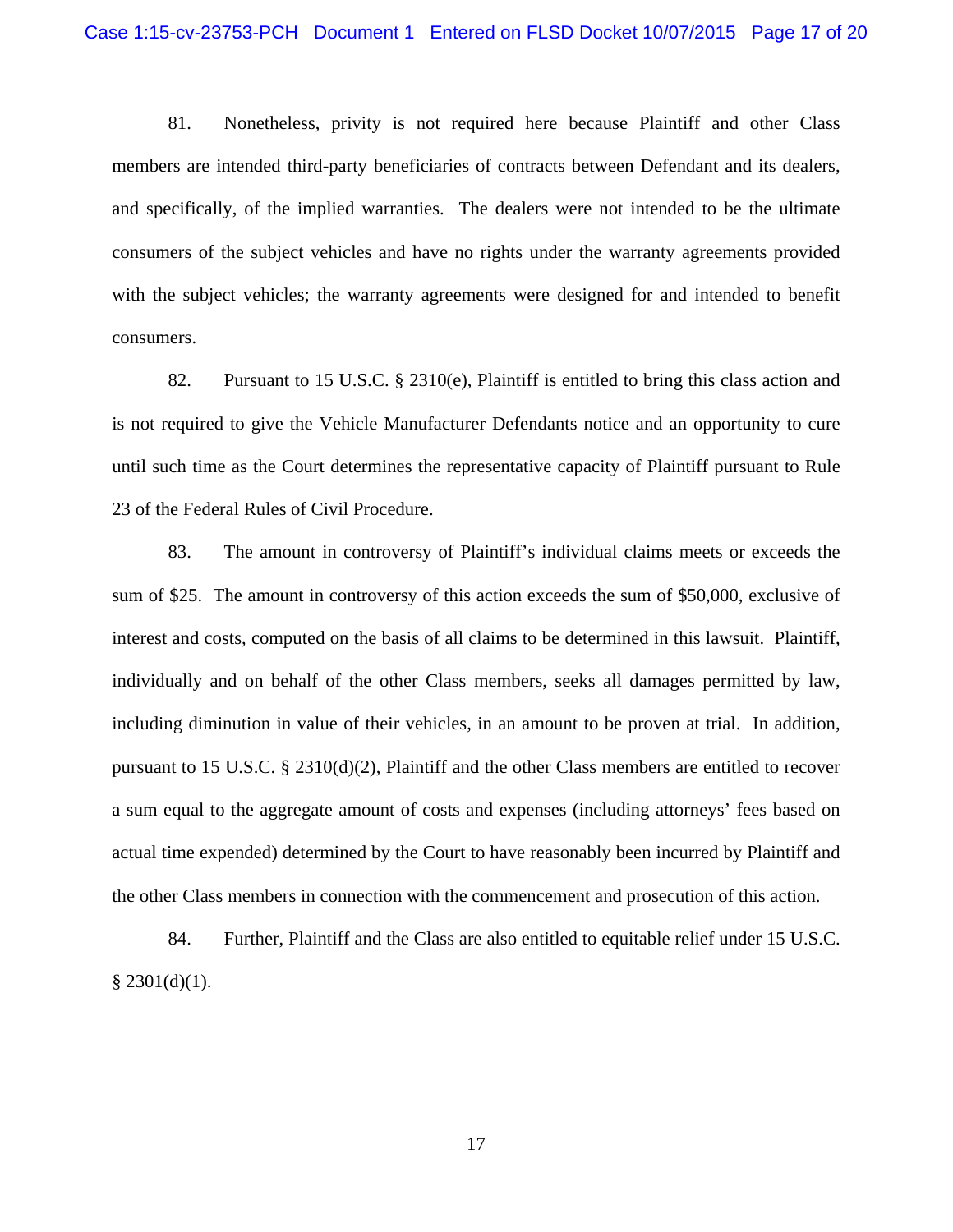# **COUNT IV (Unjust Enrichment)**

85. Plaintiff repeats the allegations set forth above in paragraphs 1 to 58 as if fully set forth herein.

86. Defendant has been unjustly enriched in that it intentionally sold vehicles with defeat devices which were intended to mask the fact that the subject vehicles did not comply with applicable automobile exhaust regulations and, in fact, emitted between 10 and 40 times the pollutant allowed by those regulations.

87. When purchasing their vehicles, Plaintiff and other Class members reasonably believed that the subject vehicles complied with applicable environmental regulations and, if properly tested in accordance with EPA mileage standards, would achieve for comparison purposes the mileage stated on the window sticker of the vehicles.

88. Plaintiff and other Class members got less than what they paid for in that the subject vehicles did not comply with applicable environmental regulations, nor was the EPA mileage stated on the sticker usable for comparison purposes for other vehicles.

89. The foregoing did not occur by happenstance or conditions out of Defendant's control. In fact, the vehicles were deliberately designed to comply with environmental regulations only when being tested and were known and intended by Defendant not to comply with applicable regulations under ordinary driving conditions.

# **COUNT V (Violation of the Florida Deceptive and Unfair Trade Practices Act (Fla. Stat. § 501.201** *et seq.***))**

90. Plaintiff repeats the allegations set forth above in paragraphs 1 to 58 as if fully set forth herein.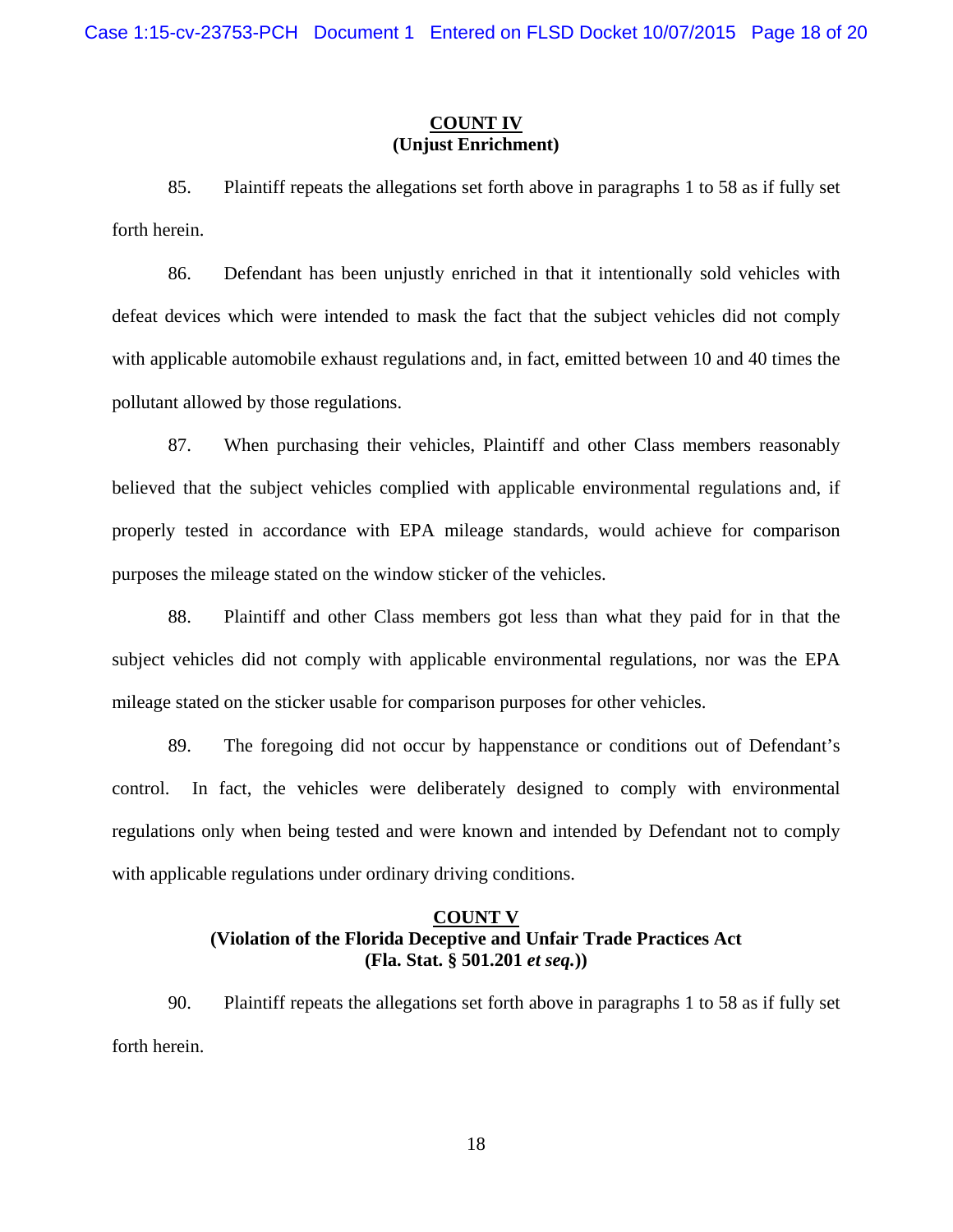91. The Florida Deceptive and Unfair Trade Practices Act ("FDUTPA") prohibits persons from engaging in "[u]nfair methods of competition, unconscionable acts or practices, and unfair or deceptive acts or practices in the conduct of any trade or commerce." Fla. Stat. § 501.204(1).

92. Plaintiff Doebler is a "consumer" as defined by FDUTPA, Fla. Stat. § 501.203(7).

93. Defendant is engaged in "trade or commerce" as defined by FDUTPA, Fla. Stat. § 501.203(8).

94. Defendant's sale of the subject vehicles constitutes an unfair and/or deceptive trade practice in violation of FDUTPA, Fla. Stat. §501.204, in that Defendant advertised and promised that the subject vehicles were of a particular quality when in fact they were not.

95. As a result of Defendant's unfair and/or deceptive practices, Plaintiff and other Class members suffered actual damages in that they received vehicles that were less valuable than they should have been, for the reasons set forth above.

96. Plaintiff and other Class members are entitled to actual damages and all other relief allowable under FDUTPA, including the recovery of costs and reasonable attorneys' fees in pursuing these claims.

 WHEREFORE, Plaintiff, individually and on behalf of other Class members, respectfully requests that the Court enter judgment in their favor and against Volkswagen, as follows:

- A. Certification of the proposed Class, including appointment of Plaintiff's counsel as Class Counsel;
- B. An order temporarily and permanently enjoining Volkswagen from continuing the unlawful deceptive, fraudulent, and unfair business practices alleged in the Complaint.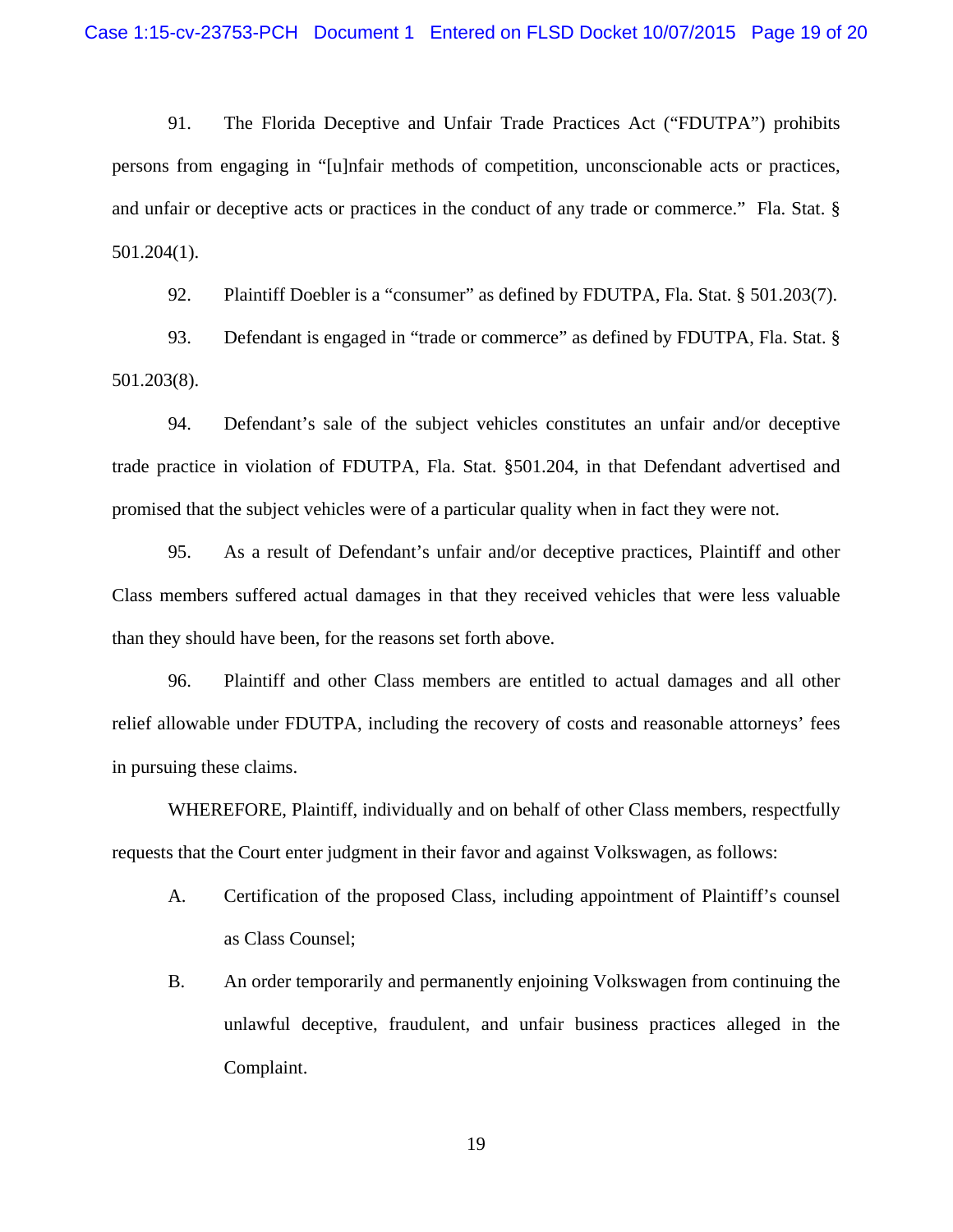- C. Injunctive relief in the form of a recall or free replacement program;
- D. Cost, restitution, damages, and disgorgement in an amount to be determined at trial;
- E. Revocation of acceptance;
- F. Damages under the Magnuson-Moss Warranty Act;
- G. For treble or punitive damages as permitted by law;
- H. An order requiring Volkswagen to pay both pre- and post-judgment interest on any amounts awarded;
- I. An award of costs and attorneys' fees; and
- J. Such other or further relief as may be appropriate.

# **DEMAND FOR JURY TRIAL**

The undersigned hereby demands a trial by jury as to all issues so triable.

Dated: October 7, 2015.

Respectfully submitted,

 /s/ Peter Prieto Peter Prieto (FBN 501492) John Gravante III (FBN 63606) **PODHURST ORSECK P.A.**  25 West Flagler Street, Suite 800 Miami, FL 33130 Phone: (305) 358-2800 Fax: (305) 358-2382 pprieto@podhurst.com jgravante@podhurst.com